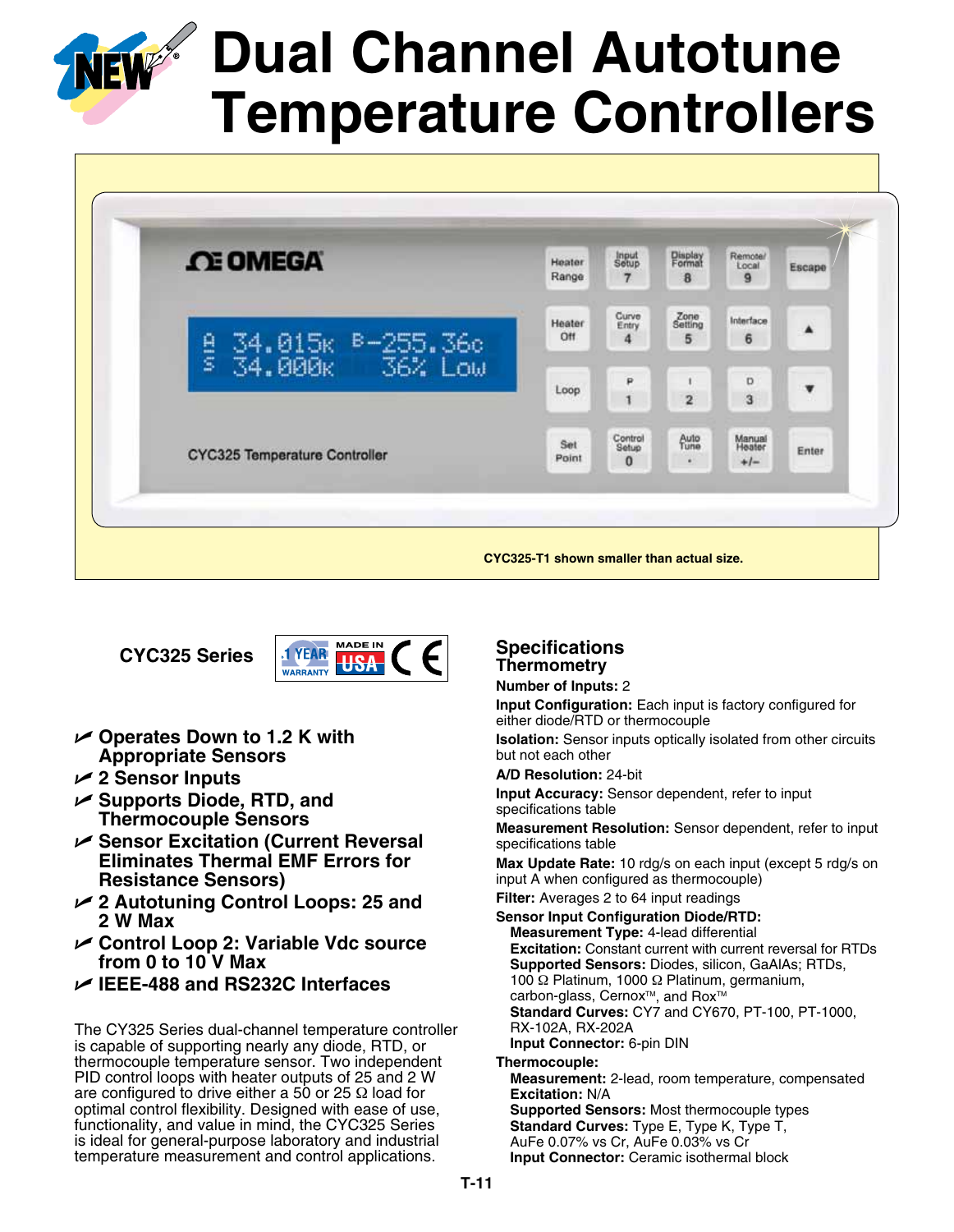## **Control**

## **Control Loops:** 2

**Control Type:** Closed loop digital PID with manual heater output or open loop

**Tuning:** Autotune (1 loop at a time), PID, PID zones **Control Stability:** Sensor dependent, see input specification table

## **PID Control Settings:**

**Proportional (Gain):** 0 to 1000 with 0.1 setting resolution **Integral (Reset):** 1 to 1000 (1000/s) with 0.1 setting resolution

**Derivative (Rate):** 1 to 200% with 1% resolution

**Manual Output:** 0 to 100% with 0.01% setting resolution **Zone Control:** 10 temperature zones with P, I, D, manual heater out, and heater range

## **Setpoint Ramping:** 0.1 K/min to 100 K/min

**Safety Limits:** Curve temperature, power up heater off, short circuit protection

## **Front Panel:**

**Input Specifications**

**Display:** 2-line, 20-character, liquid crystal display with 5.5 mm (0.216") character height **Number of Reading Displays:** 1 to 4 **Display Units:** K, °C, V, mV,

**Reading Source:** Temperature, sensor units **Display Update Rate:** 2 rdg/s **Temp Display Resolution:** 0.001° from 0 to 99.999°, 0.01° from 100 to 999.99°, 0.1° above 1000° **Sensor Units Display Resolution:** Sensor dependent; to 5 digits

**Other Displays:** Setpoint, heater range, and heater output; user selected

**Setpoint Setting Resolution:** Same as display resolution (actual resolution is sensor dependent)

## **Heater Output Display:**

Numeric display in percent of full scale for power or current

## **Heater Output Resolution:** 1%

**Display Annunciators:** Control input, remote, autotune

**Keypad:** 20-key membrane, numeric and specific functions **Front Panel Features:** Front panel curve entry, keypad lock-out

## **Interface**

**IEEE-488 Interface Features:** SH1, AH1, T5, L4, SR1, RL1, PP0, DC1, DT0, C0, E1

**Reading Rate:** To 10 rdg/s on each input

**Software Support: LabVIEW™ driver; consult factory** for availability

## **Serial Interface:**

**Electrical Format:** RS232C **Baud Rates:** 9600, 19200, 38400, 57600

**Connector:** 9-pin D-style, DTE configuration

**Reading Rate:** To 10 rdg/s, each input

## **General**

**Ambient Temperature:** 15 to 35°C (59 to 95°F) at rated accuracy, 5 to 40°C (41 to 104°F) at reduced accuracy **Power Requirement:** Standard 120 Vac, optional 240 Vac, 6%, -10%, 50 or 60 Hz, 85 VA

**Dimensions:** 89 H x 216 W x 368 mm D

(3.5 x 8.5 x 14.5"), half rack

**Weight:** 4.00 kg (8.82 lb)

**Approval:** CE mark

*OMEGACARESM extended warranty program is available for models shown on this page. Ask your sales representative for full details when placing an order. OMEGACARESM covers parts, labor and equivalent loaners.*



|              | <b>Sensor</b><br>Temp<br>Coefficient | Input<br>Range          | <b>Excitation</b><br>Current | <b>Display</b><br>Resolution | Measurement<br>Resolution | Electronic<br>Accuracy<br>(at 25 $\mathrm{^{\circ}C}$ ) | Electronic<br>Control<br>Stability <sup>1</sup> |
|--------------|--------------------------------------|-------------------------|------------------------------|------------------------------|---------------------------|---------------------------------------------------------|-------------------------------------------------|
| Diode        | Negative                             | 0 <sub>to</sub><br>2.5V | 10 µA<br>$±0.05\%^{2,3}$     | 100 µV                       | $0.4 \mu V$               | $±80 \mu V$<br>±0.005%<br>of rdg                        | $±20 \mu V$                                     |
| <b>Diode</b> | Negative                             | $0$ to<br>7.5 V         | 10 µA<br>$\pm 0.05\%^{2,3}$  | 100 µV                       | $10 \mu V$                | $±80 \mu V$<br>$±0.001\%$<br>of rdg                     | $±40 \mu V$                                     |
| PTC RTD      | Positive                             | 0 <sub>to</sub><br>500ø | 1 $mA4$                      | $10 \text{ m}$               | $2 \text{ mg}$            | $±0.004\varnothing$<br>±0.01%<br>of rdg                 | $±4$ mø                                         |
| PTC RTD      | Positive                             | $0$ to<br>5000ø         | 1 $mA4$                      | 100 mø                       | 20 mø                     | $±0.004\varnothing$<br>±0.02%<br>of rdg                 | $±40$ mø                                        |
| NTC RTD      | Negative                             | $0$ to<br>7500ø         | $10 \mu A$<br>±0.05%         | 100 mø                       | 40 mø                     | $±0.1\varnothing$<br>$±0.04\%$<br>of rdg                | $±80$ mø                                        |
| Thermocouple | Positive                             | $±25$ mV                | N/A                          | $1 \mu V$                    | $0.4 \mu V$               | $±1 \mu V$<br>±0.05%<br>of $\text{rdg}^5$               | $±0.8 \mu V$                                    |
| Thermocouple | Positive                             | $±50$ mV                | <b>NA</b>                    | $1 \mu V$                    | $20 \mu V$                | ±1 μV<br>±0.05%<br>of rdg <sup>5</sup>                  | $±0.8 \mu V$                                    |

*1 Control stability of the electronics only, in ideal thermal system ø = diameter*

*2 Current source error has negligible effect on measurement accuracy*

*3 Diode input excitation can be set to 1 mA*

*4 Current source error is removed during calibration*

*5 Accuracy specification does not include errors from room temperature compensation*